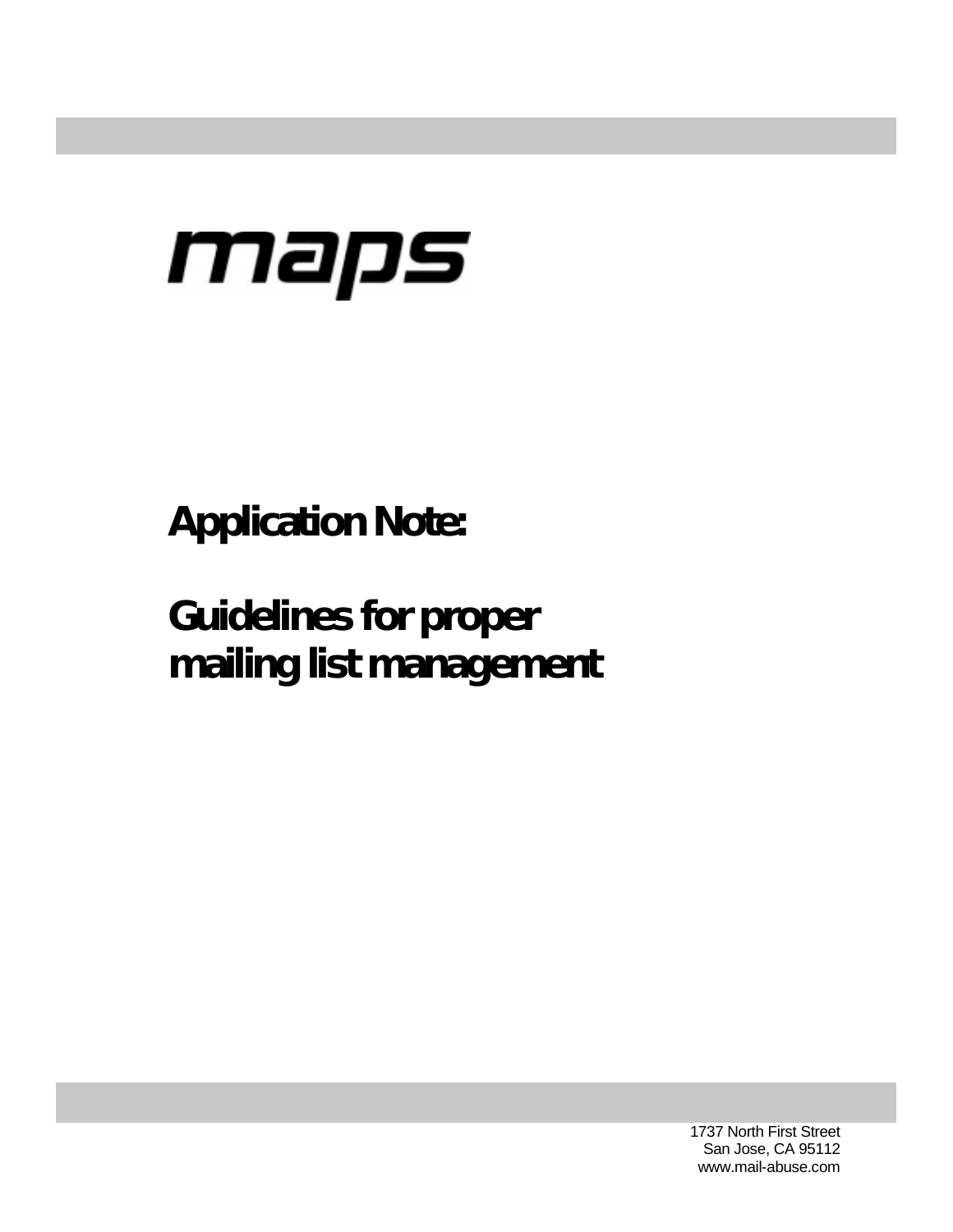| <b>Table of Contents</b> |  |
|--------------------------|--|
|                          |  |

| Steps must be taken to prevent use of a mailing list for abusive purposes. 3       |
|------------------------------------------------------------------------------------|
|                                                                                    |
|                                                                                    |
| New subscriber's email addresses must be fully verified before mailings commence 4 |
|                                                                                    |
|                                                                                    |
|                                                                                    |
|                                                                                    |
|                                                                                    |
|                                                                                    |
| Email Addresses Obtained Through a Business Transaction or Relationship5           |
|                                                                                    |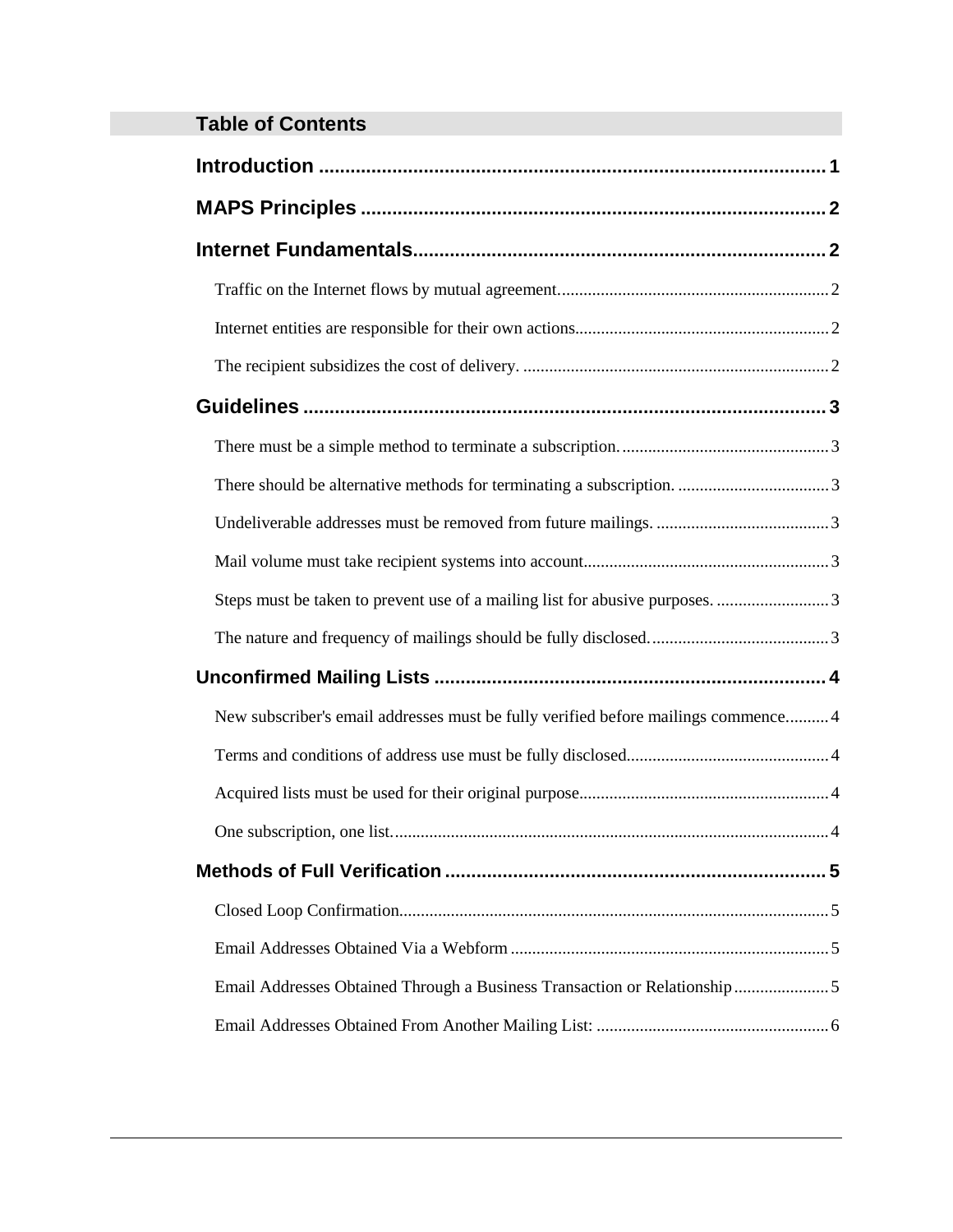#### <span id="page-2-0"></span>**Introduction**

Mailing lists have a long and venerable history on the Internet. Mailing lists are an excellent vehicle for distributing focused, targeted information to an interested, receptive audience. Consequently, mailing lists have been used successfully as a highly effective direct marketing tool. Unfortunately, mailing lists are also vulnerable to misuse through a variety of means. An all-too-common example is where an individual is forge subscribed to a high number of mailing lists and must take extraordinary measures to be removed. Also, some marketers misuse mailing lists, often through a lack of knowledge about longstanding Internet customs and rules, or because they attempt to apply direct paper mail methodology to the electronic realm.

The guidelines below are intended to assist list administrators in establishing basic list management procedures that should help them avoid the most common pitfalls. Good list management also pays off in other ways such as maintaining a high response rate and reducing costs associated with managing complaints.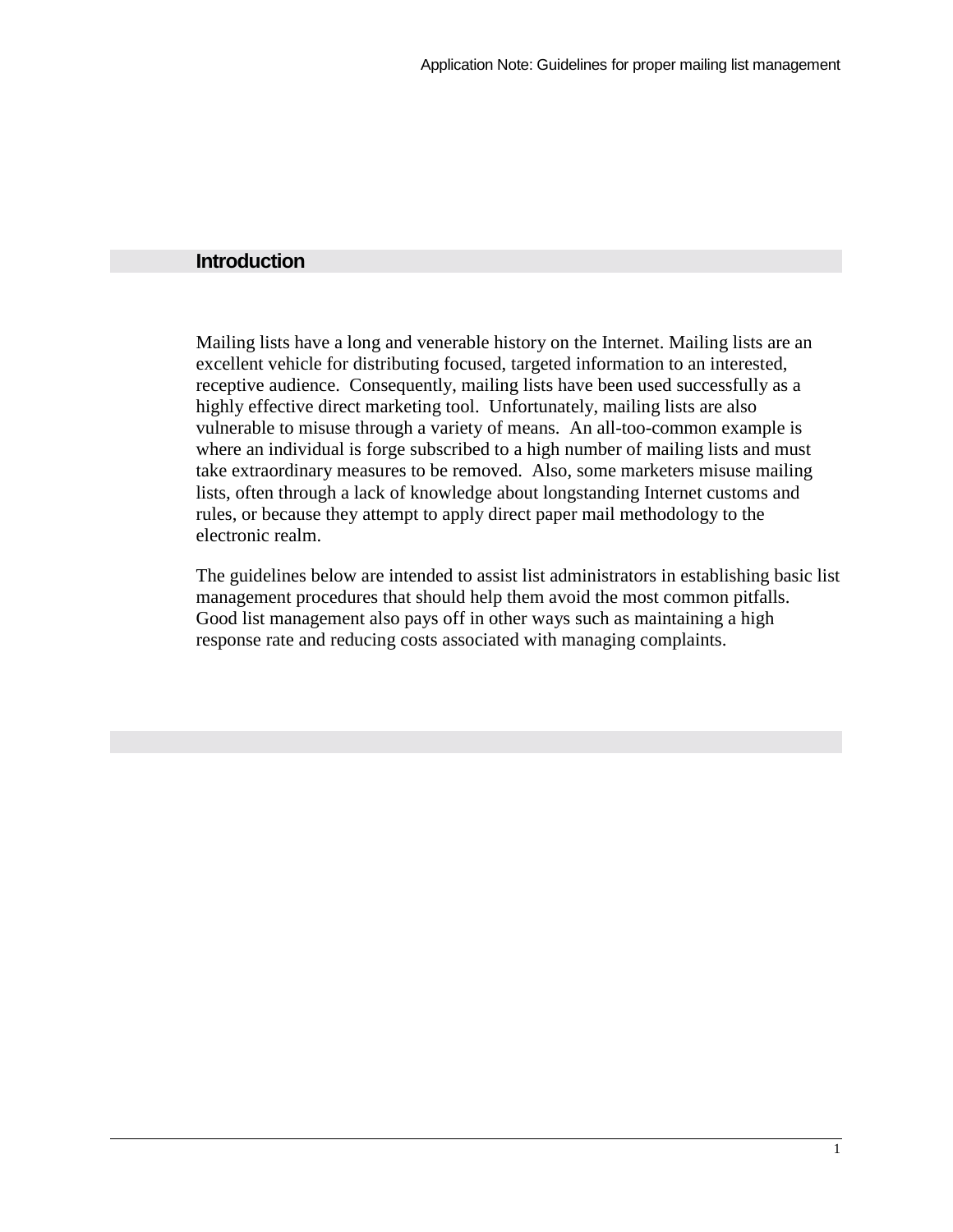# <span id="page-3-0"></span>**MAPS Principles**

- All communications must be consensual.
- No one should ever have to unsubscribe from a list they did not intentionally subscribe to.

# **Internet Fundamentals**

Those who desire to establish responsible list management practices must be aware that there are certain fundamentals inherent to the structure of the Internet, and to how the email system functions across the Internet. Among those that are pertinent to these guidelines are the following:

## **Traffic on the Internet flows by mutual agreement.**

This is not a taxpayer-funded highway system. The Internet is a *network of networks*, interconnected in a myriad of ways. Most of the networks that compose the Internet are privately owned. When an entity connects its system to the Internet it immediately becomes dependent on others to see to it that its traffic reaches its destination. Those others in turn have a responsibility to their owners or shareholders to maintain their networks and keep traffic flowing smoothly. This fact gives network and system owners and operators considerable say over the traffic they allow to pass over their networks.

#### **Internet entities are responsible for their own actions.**

Traffic flows from one network to another because of such things as *peering agreements,* where two networks agree to carry one another's traffic. The Internet is made up of many interconnected peers; it is not only expected, but necessary that those peers, and all those systems connecting to them, act responsibly. The larger the system, and the more traffic it desires to transit the network, the greater the expectations and responsibilities incumbent upon it.

# **The recipient subsidizes the cost of delivery.**

This is not a postal mail or parcel system, where the sender pays the full cost of delivery. Every email box belongs to an individual, a group, an organization, perhaps a corporation; in any event, its existence is most often paid for by someone besides the sender of a message. This fact gives the recipient considerable say over what will be accepted for delivery, and it is why MAPS emphasizes that *all communications must be consensual*.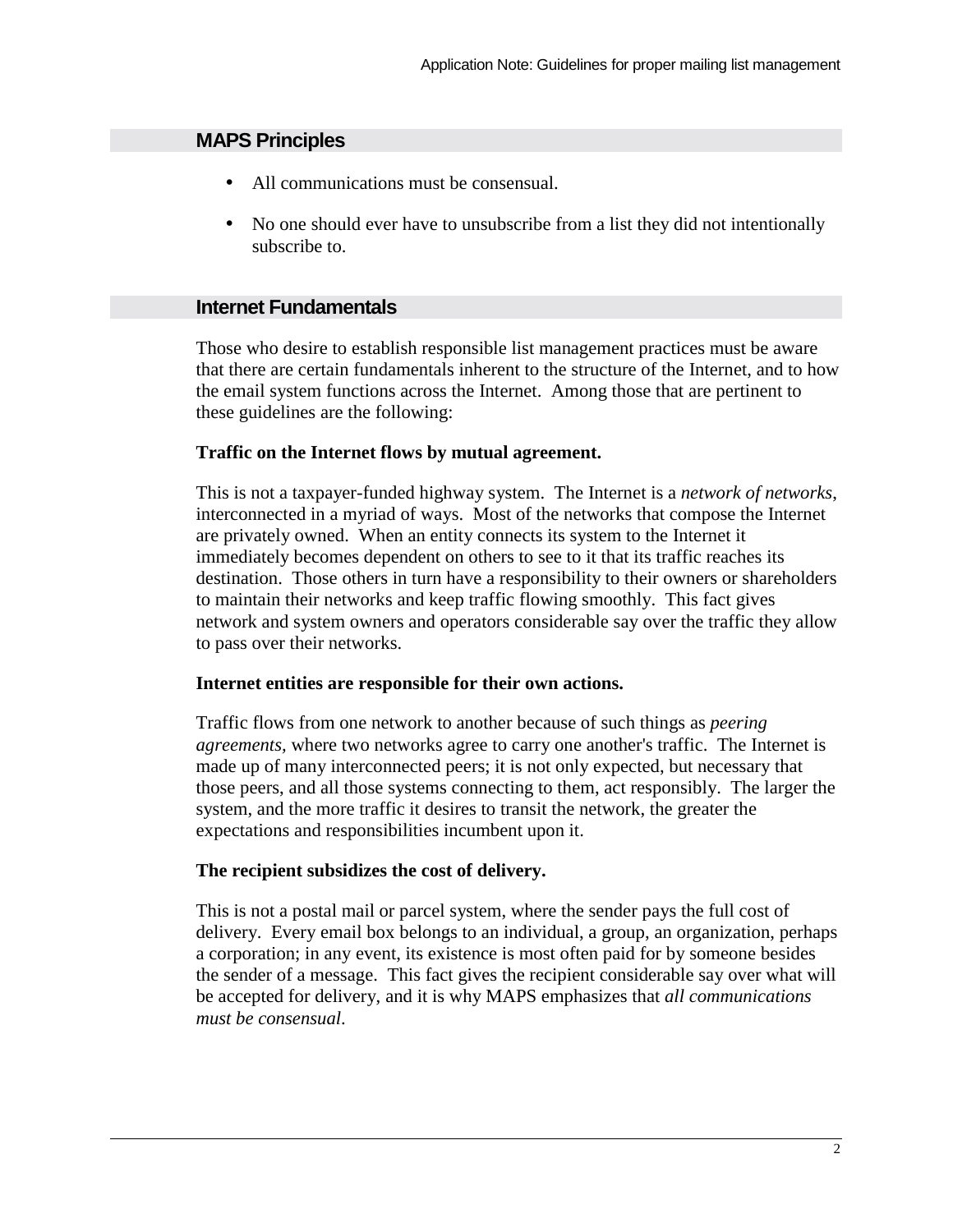# <span id="page-4-0"></span>**Guidelines**

The following guidelines are offered as a statement of Internet standards and best current practices for proper mailing list management.

## **There must be a simple method to terminate a subscription.**

Mailing list administrators must provide a simple method for subscribers to terminate their subscriptions, and administrators should provide clear and effective instructions for unsubscribing from a mailing list. Mailings from a list must cease promptly once a subscription is terminated.

## **There should be alternative methods for terminating a subscription.**

Mailing list administrators should make an "out of band" procedure (e.g., an email address to which messages may be sent for further contact via email or telephone) available for those who wish to terminate their mailing list subscriptions but are unable or unwilling to follow standard automated procedures.

## **Undeliverable addresses must be removed from future mailings.**

Mailing list administrators must ensure that the impact of their mailings on the networks and hosts of others is minimized. One of the ways this is accomplished is through pruning invalid or undeliverable addresses.

## **Mail volume must take recipient systems into account.**

List administrators must take steps to ensure that mailings do not overwhelm less robust hosts or networks. For example, if the mailing list has a great number of addresses within a particular domain, the list administrator should contact the administrator for that domain to discuss mail volume issues.

#### **Steps must be taken to prevent use of a mailing list for abusive purposes.**

The sad fact is that mailing lists are used by third parties as tools of revenge and malice. Mailing list administrators must take adequate steps to ensure that their lists cannot be used for these purposes. Administrators must maintain a "suppression list" of email addresses from which all subscription requests are rejected. The purpose of the suppression list would be to prevent forged subscription of addresses by unauthorized third parties. Such suppression lists should also give properly authorized domain administrators the option to suppress all mailings to the domains for which they are responsible.

# **The nature and frequency of mailings should be fully disclosed.**

List administrators should make adequate disclosures about the nature of their mailing lists, including the subject matter of the lists and anticipated frequency of messages. A substantive change in the frequency of mailings, or in the size of each message, may constitute a new and separate mailing list requiring a separate subscription.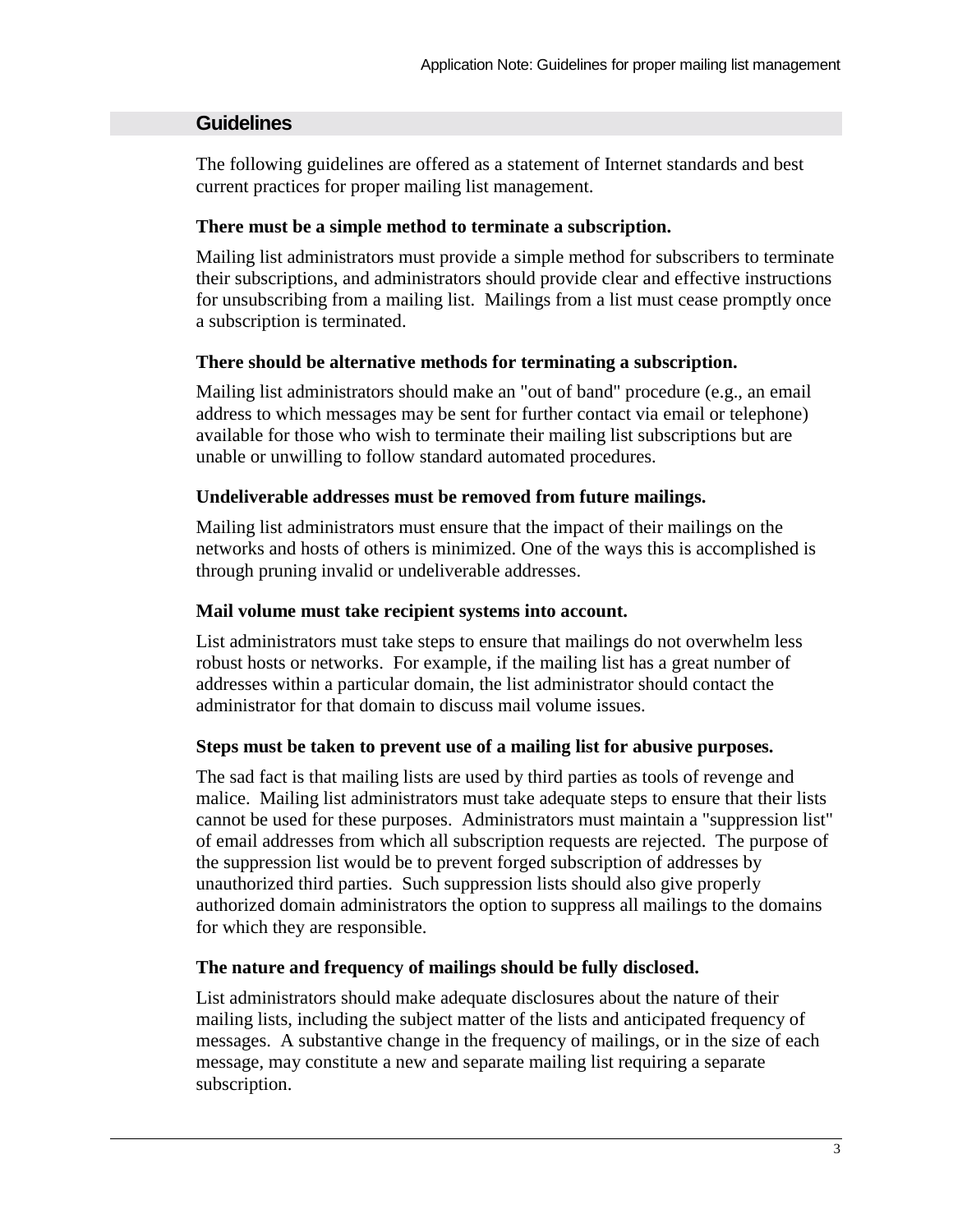## <span id="page-5-0"></span>**Unconfirmed Mailing Lists**

The following explanations and examples are offered as information regarding mailing lists and confirmation of email addresses to be added to mailing lists.

#### **New subscriber's email addresses must be fully verified before mailings commence.**

This is usually accomplished by means of an email message sent to the subscriber's email address to which they must reply, or containing a URL which the subscriber must visit, in order to confirm their desire and permission to have their email address added to the mailing list. However it is implemented, a fundamental requirement of all lists is for full verification of all new subscriptions.

#### **Terms and conditions of address use must be fully disclosed.**

Mailing list owners or managers must make adequate disclosures about how subscriber addresses will be used, including whether or not addresses are subject to sale or trade with other parties. Also, conditions of use should be visible and obvious to the potential subscriber. For example, two lines buried deep within a license agreement do not constitute adequate disclosure.

## **Acquired lists must be used for their original purpose.**

Those who are acquiring fully verified mailing lists must examine the terms and conditions under which the addresses were originally compiled and determine that all recipients have in fact confirmed their permission to have their email address added to additional mailing lists of the type that the person acquiring the list intends to operate.

#### **One subscription, one list.**

Addresses should not be added to other lists without fully verified consent of the address owner. It should never be assumed that subscribers to a list on one subject want to be added to another list on the same subject, let alone a list on another subject, even if the new list is being operated by the same list owner or manager. A notification about the new mailing list may be appropriate on the existing mailing list, but existing subscribers should never be subscribed automatically to the new list.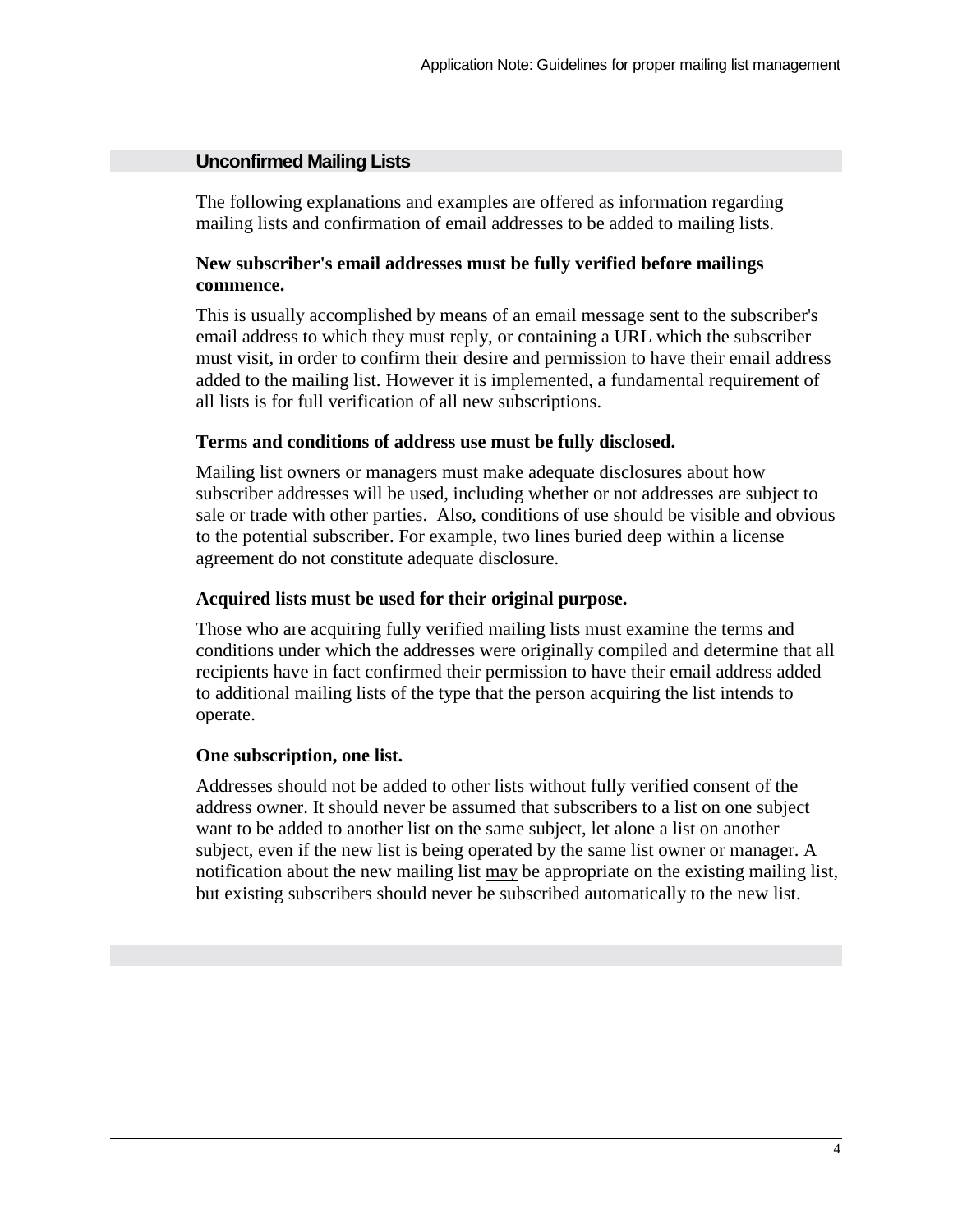# <span id="page-6-0"></span>**Methods of Full Verification**

Below are some examples of the many methods by which one can ensure that email addresses are fully verified before they are added to a mailing list.

*Please note that there is more then one way to verify email addresses, and MAPS does not endorse any particular method.*

# **Closed Loop Confirmation.**

Closed loop confirmation is frequently discussed as a good way to verify email addresses before adding them to a mailing list. Closed loop confirmation (also referred to as "full confirmation", "full verification", and even "double opt-in") refers to the process by which, when a list owner or manager receives a subscription request, they send a confirmation message which requires some affirmative action on the part of the owner of the email address before that email address is added to the mailing list. Confirmations which require the email address owner to take action to remove themselves from a list are opt-out, NOT verified opt-in. While anybody can type any email address into a subscription form, only the true owner of that email address will actually receive email at that email address. Thus, if there is an affirmative reply to the confirming email, the list owner can be certain that the owner of the email address is actually the one who subscribed to their mailing list, and that they truly intended to subscribe for their mailing list.

Closed loop confirmation is not the only way for a mailing list owner to confirm addresses before they are added to their mailing list. In some cases it may be the easiest way for the mailing list owner to perform confirmation, but it is by far not the only solution.

# **Email Addresses Obtained Via a Webform.**

Where email addresses are obtained via a webform, the mailing list owner should create a system to verify those addresses collected. This could include email confirmation, including a specific URL that must be visited by the owner of the email address to unlock the email address and subscribe it to the mailing list. This could also include sending a unique token via email that must be returned by the owner of the email address (such a system must be able to deal with auto-responders and have a way to verify that the returned email does not come from an auto-responder (such as the auto-responder found on most role accounts)).

# **Email Addresses Obtained Through a Business Transaction or Relationship.**

Where addresses are obtained as part of a service or business transaction, the mailing list owner should implement a system to verify those addresses before adding them to the mailing list. This could be done by using the email confirmation technique. It could also be done by contacting the owner of the email address from other information obtained, as long as there are records kept of this confirmation. In the case that a business does sales, and requires an email address to send a confirmation